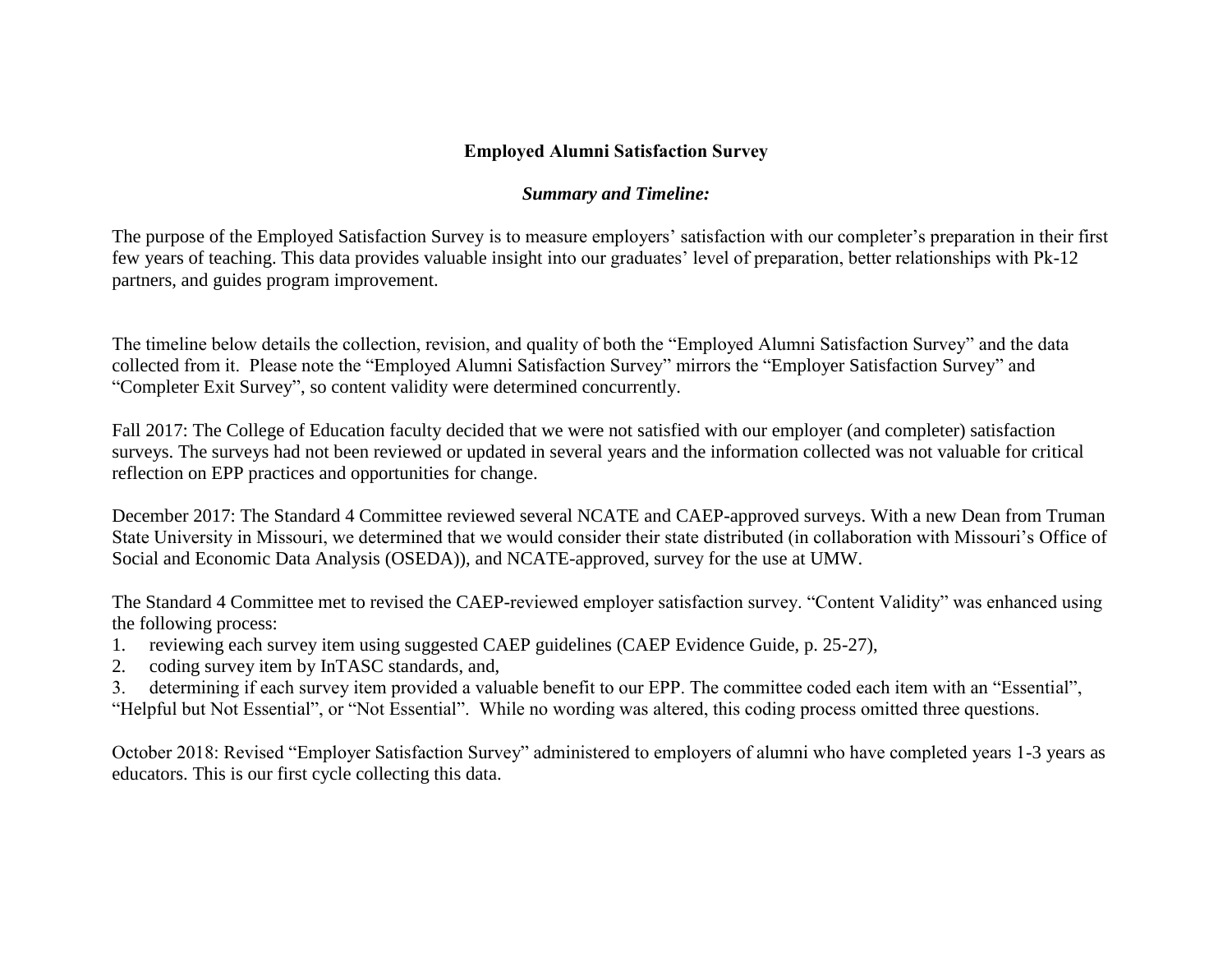## **Data Collection and Presentation**

Sample: The Commonwealth of Virginia provides contact information for completers in the fall after their 1<sup>st</sup> completed year of teaching. This list only includes completers who are actively teaching in Virginia public schools, and who have not changed their name. This list is often incomplete. Additionally, the EPP has not been consistent in collecting completer work information upon graduation. To help address these issues, the EPP now collects information as students are hired during their internship year, and utilizes social media to better track its' graduates.

Survey Dissemination: From the state and our own efforts we were able identify 127 correct employed alumni emails. The survey was sent to them by October 31st, 2018 through Qualtrics. 36 employed alumni completed the survey. The survey response rate was 28%. Of those responding we had representation across the years teaching completed and licensure pathways. See below.

## **Demographics**

| <b>Years Teaching</b><br><b>Completed</b> | <b>Response</b> | Percentage |
|-------------------------------------------|-----------------|------------|
|                                           |                 | 30.6%      |
|                                           | 18              | 50.0%      |
|                                           |                 | 19.4%      |
|                                           |                 | $100\%$    |

| <b>Licensure Pathway</b>   | <b>Response</b> | Percentage |
|----------------------------|-----------------|------------|
| 5-Year Pathway             |                 | 86.1%      |
| Post-Baccalaureate Pathway |                 | 13.9%      |
|                            |                 | $100\%$    |

The following survey data was shared with the faculty at a data analysis meeting. The faculty read the findings individually, then created a list of emergent themes in groups, and shared with the whole faculty as a group.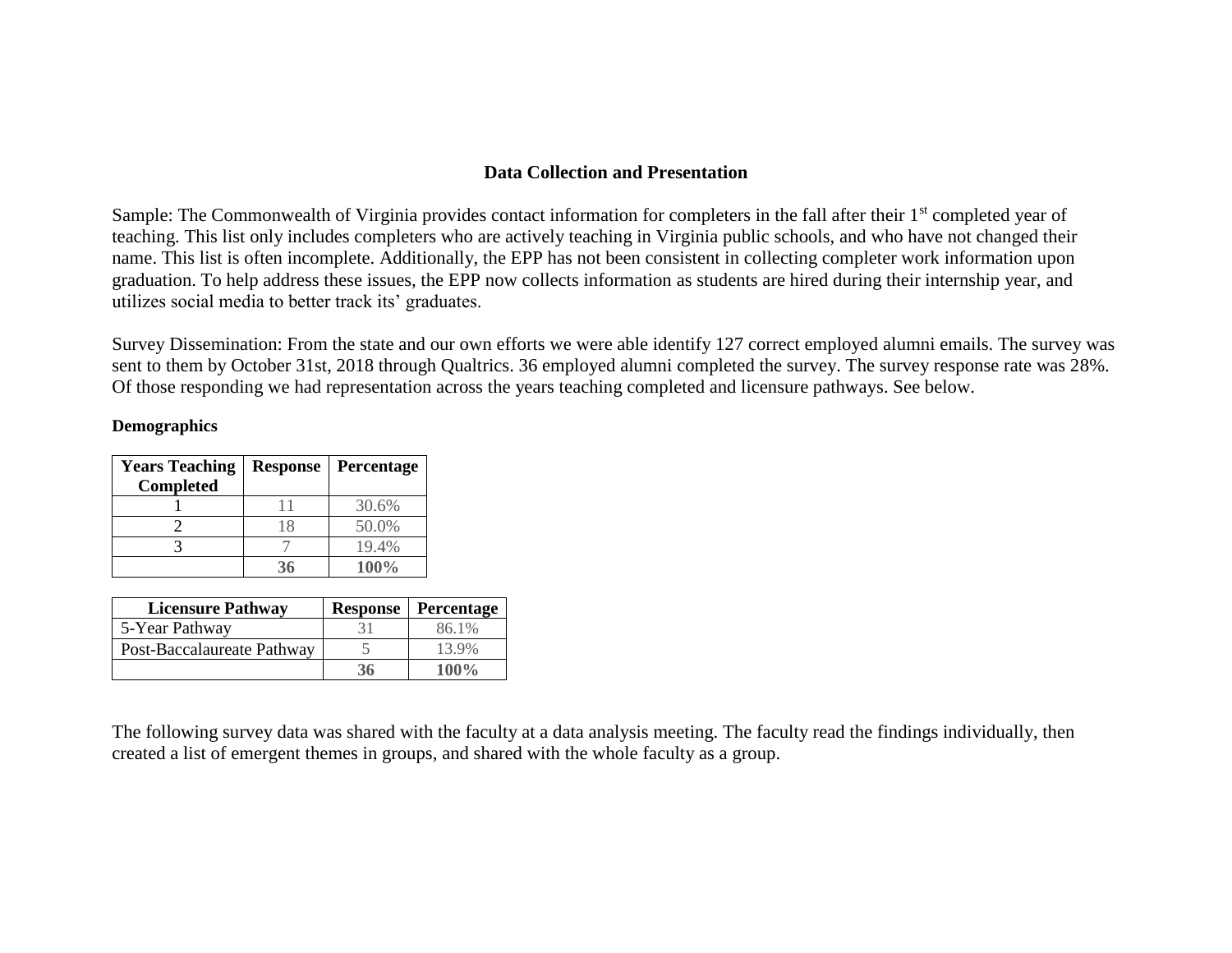| Learner Development (InTASC Standards 1, 2 and 3)<br>Prompt: "Because of my UMW-COE preparation in my current position I was prepared to" |                                                                                           |                      |          |                                  |       |                   |           |                                |
|-------------------------------------------------------------------------------------------------------------------------------------------|-------------------------------------------------------------------------------------------|----------------------|----------|----------------------------------|-------|-------------------|-----------|--------------------------------|
| Q#                                                                                                                                        | Stem                                                                                      | Strongly<br>Disagree | Disagree | Neither<br>Agree Nor<br>Disagree | Agree | Strongly<br>Agree | Responses | <b>Average</b><br><b>Value</b> |
| 1                                                                                                                                         | meet the developmental needs<br>of students with IEPs.                                    | 5.6%                 | 16.7%    | 13.9%                            | 47.2% | 16.7%             | 36        | 3.5                            |
| $\overline{2}$                                                                                                                            | meet the developmental needs<br>of students English language<br>learners.                 | 5.6%                 | 30.6%    | 13.9%                            | 33.3% | 16.7%             | 36        | 3.3                            |
| 3                                                                                                                                         | meet the developmental needs<br>of students gifted students.                              | 2.8%                 | 13.9%    | 22.2%                            | 44.4% | 16.7%             | 36        | 3.6                            |
| $\overline{4}$                                                                                                                            | create a classroom environment<br>that encourages student<br>engagement.                  | $0.0\%$              | $0.0\%$  | 2.8%                             | 33.3% | 63.9%             | 36        | 4.6                            |
| 5                                                                                                                                         | use a variety of classroom<br>management strategies.                                      | 5.6%                 | 11.1%    | 11.1%                            | 30.6% | 41.7%             | 36        | 3.9                            |
| 6                                                                                                                                         | foster positive student<br>relationships.                                                 | $0.0\%$              | 2.8%     | 0.0%                             | 22.2% | 75.0%             | 36        | 4.7                            |
| $\overline{7}$                                                                                                                            | promote respect for diverse<br>cultures, genders, and<br>intellectual/physical abilities. | $0.0\%$              | 2.8%     | 2.8%                             | 19.4% | 75.0%             | 36        | 4.7                            |
|                                                                                                                                           | <b>Total Averages</b>                                                                     | 2.8%                 | 11.1%    | 9.5%                             | 32.9% | 43.7%             | 36        | 4.02                           |

**Learner Development Findings:** Overall, the average across all items for the category of Learner Development was a 4.02. This was a combined 76.6% "Strongly Agree" and "Agree" with an average of 36 employed alumni responses. Employed alumni expressed confidence in fostering positive relationships (item 6), promoting respect for diversity (item 7), creating a classroom environment that encourages student engagement (item 4). They present less confidence in preparation for using a variety of classroom management strategies (item 5), working with gifted students (item 3) and working with students with IEPs (item 4). They feel least confident when working with English Language Learners (item 2). Respondents consistently noted address the greater need for IEP instruction, strategies for working with ELL students in their constructed responses. They also suggested the inclusion of trauma-informed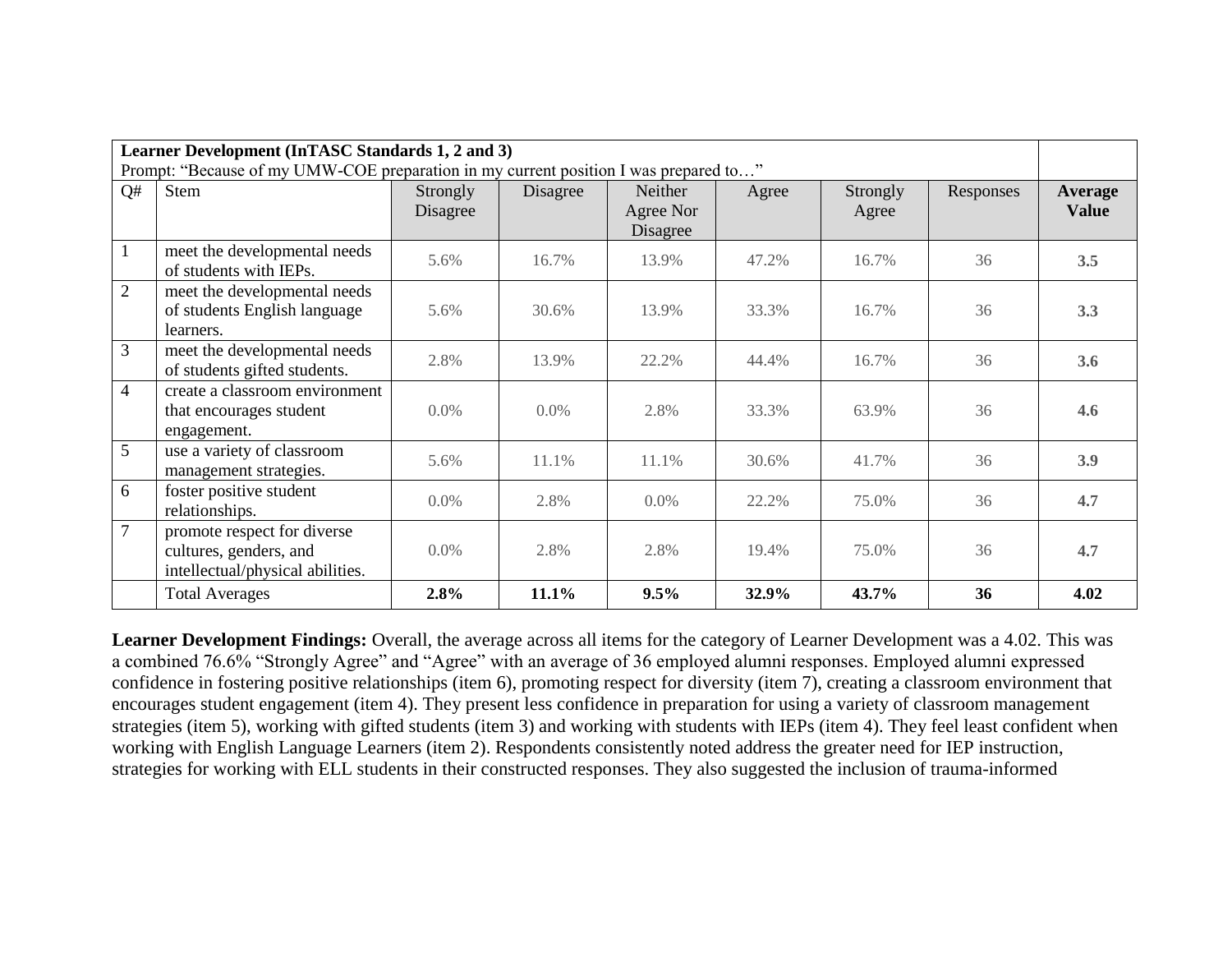instruction, responsive classroom, and positive behavior approach in management courses. These are all suggestions that have been included in the creation of the new undergraduate programs.

| Content Knowledge (InTASC Standards 4 and 5)<br>Prompt: "Because of my UMW-COE preparation in my current position I was prepared to" |                                                         |                      |          |                                  |       |                   |           |                          |
|--------------------------------------------------------------------------------------------------------------------------------------|---------------------------------------------------------|----------------------|----------|----------------------------------|-------|-------------------|-----------|--------------------------|
| Q#                                                                                                                                   | Stem                                                    | Strongly<br>Disagree | Disagree | Neither<br>Agree Nor<br>Disagree | Agree | Strongly<br>Agree | Responses | Average<br><b>Values</b> |
| 8                                                                                                                                    | demonstrate mastery of<br>content area knowledge.       | 2.8%                 | 11.1%    | 5.6%                             | 22.2% | 58.3%             | 36        | 4.2                      |
| 9                                                                                                                                    | make my content engaging<br>and meaningful to students. | $0.0\%$              | 2.8%     | 8.3%                             | 33.3% | 55.6%             | 36        | 4.4                      |
|                                                                                                                                      | <b>Total Averages</b>                                   | $1.2\%$              | $7.0\%$  | 7.0%                             | 27.8% | 57.0%             | 36        | 4.3                      |

Content Knowledge: Overall, the average across all items for the category of Content Knowledge was a 4.3. This was a combined 84.7% "Strongly Agree" and "Agree" with an average of 36 employed alumni responses. Employed alumni show confidence in their likert scale responses; in the constructed response section some display a wish for greater opportunities to translate content, pedagogy, into practice.

| <b>Instructional Practices (InTASC Standards 6, 7 and 8)</b><br>Prompt: "Because of my UMW-COE preparation in my current position I was prepared to" |                                                                                       |                      |          |                                  |       |                   |           |                          |
|------------------------------------------------------------------------------------------------------------------------------------------------------|---------------------------------------------------------------------------------------|----------------------|----------|----------------------------------|-------|-------------------|-----------|--------------------------|
| Q#                                                                                                                                                   | <b>Stem</b>                                                                           | Strongly<br>Disagree | Disagree | Neither<br>Agree Nor<br>Disagree | Agree | Strongly<br>Agree | Responses | Average<br><b>Values</b> |
| 10                                                                                                                                                   | for planning/designing lessons<br>that integrate instruction across<br>content areas. | $0.0\%$              | 2.9%     | 5.7%                             | 54.3% | 37.1%             | 35        | 4.3                      |
| -11                                                                                                                                                  | for planning/designing lessons<br>include differentiated                              | $0.0\%$              | 5.6%     | $0.0\%$                          | 44.4% | 50.0%             | 36        | 4.4                      |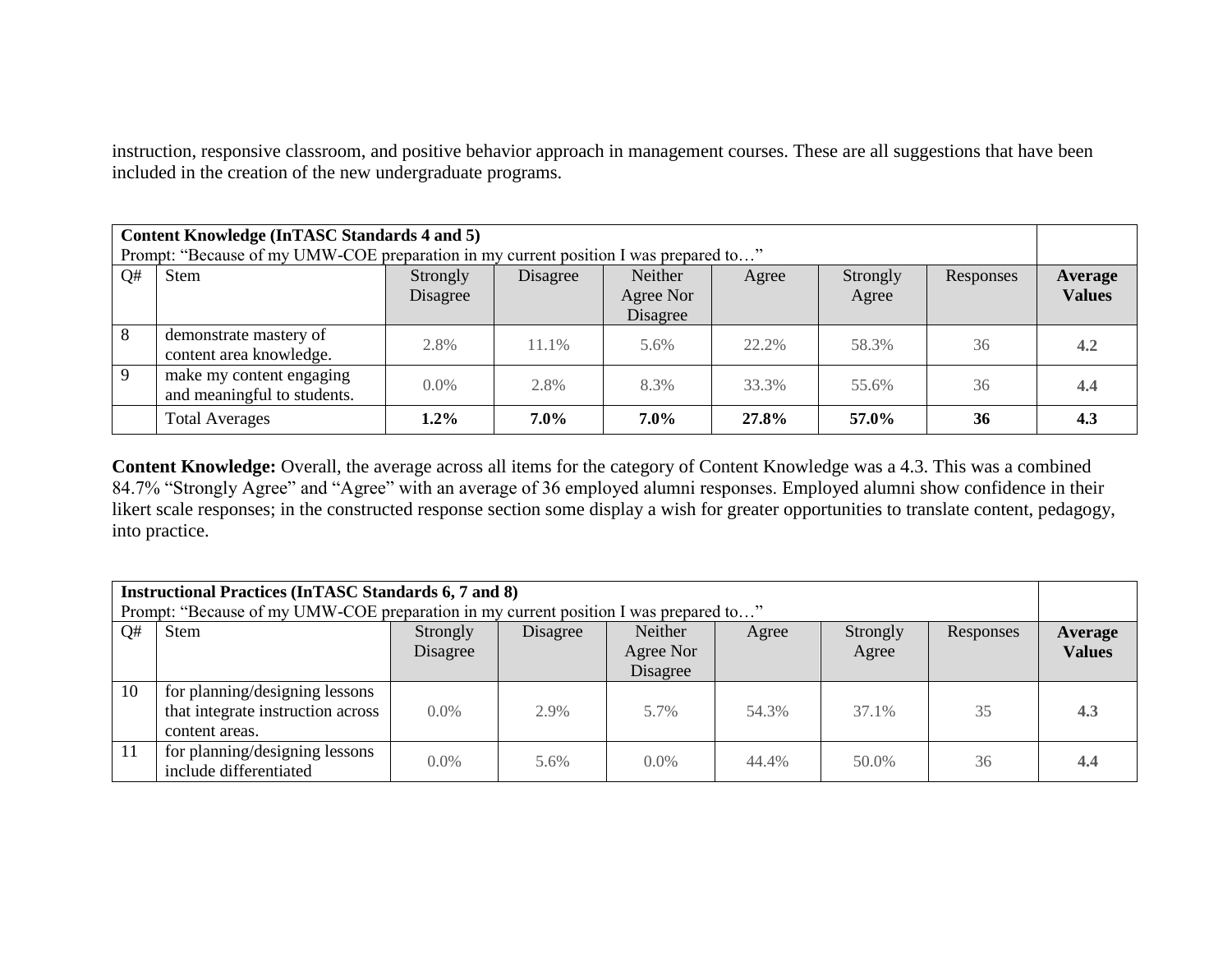|    | instruction to engage all       |      |       |       |       |          |      |      |
|----|---------------------------------|------|-------|-------|-------|----------|------|------|
|    | learners.                       |      |       |       |       |          |      |      |
| 12 | to deliver lessons that address | 0.0% | 5.6%  | 0.0%  | 47.2% | 47.2%    | 36   | 4.4  |
|    | curriculum standards.           |      |       |       |       |          |      |      |
| 13 | to deliver lessons that         |      |       |       |       |          |      |      |
|    | implement a variety of          | 2.8% | 2.8%  | 2.8%  | 41.7% | $50.0\%$ | 36   | 4.3  |
|    | instructional strategies.       |      |       |       |       |          |      |      |
| 14 | to deliver lessons that use     |      |       |       |       |          |      |      |
|    | technology to enhance student   | 0.0% | 5.6%  | 19.4% | 41.7% | 33.3%    | 36   | 4.0  |
|    | learning.                       |      |       |       |       |          |      |      |
| 15 | to deliver lessons that engage  |      |       |       |       |          |      |      |
|    | students in authentic learning, |      |       |       |       |          |      |      |
|    | critical thinking, and problem  | 2.8% | 8.3%  | 5.6%  | 58.3% | 25.0%    | 36   | 3.9  |
|    | solving.                        |      |       |       |       |          |      |      |
| 16 | for data-driven instruction     |      |       |       |       |          |      |      |
|    | through using assessments to    | 5.6% | 5.6%  | 16.7% | 47.2% | 25.0%    | 36   | 3.8  |
|    | evaluate learning.              |      |       |       |       |          |      |      |
| 17 | for data-driven instruction     |      |       |       |       |          |      |      |
|    | through developing              |      |       |       |       |          |      |      |
|    | assessments to evaluate         | 5.6% | 8.3%  | 19.4% | 36.1% | 30.6%    | 36   | 3.8  |
|    | learning.                       |      |       |       |       |          |      |      |
| 18 | for data-driven instruction     |      |       |       |       |          |      |      |
|    | through analyzing data to       | 5.6% | 13.9% | 16.7% | 33.3% | 30.6%    | 36   | 3.7  |
|    | improve instruction.            |      |       |       |       |          |      |      |
| 19 | for data-driven instruction     |      |       |       |       |          |      |      |
|    | through helping students set    |      |       |       |       |          |      |      |
|    | learning goals based on         | 5.6% | 13.9% | 19.4% | 33.3% | 27.8%    | 36   | 3.6  |
|    | assessment results.             |      |       |       |       |          |      |      |
|    | <b>Total Averages</b>           | 2.8% | 7.3%  | 10.6% | 43.8% | 35.7%    | 35.9 | 4.02 |

**Instructional Practices Findings:** Overall, the average across all items for the category of Instructional Practices was a 4.02. This was a combined 79.41% "Strongly Agree" and "Agree" with an average of 36 employed alumni responses. Respondents were most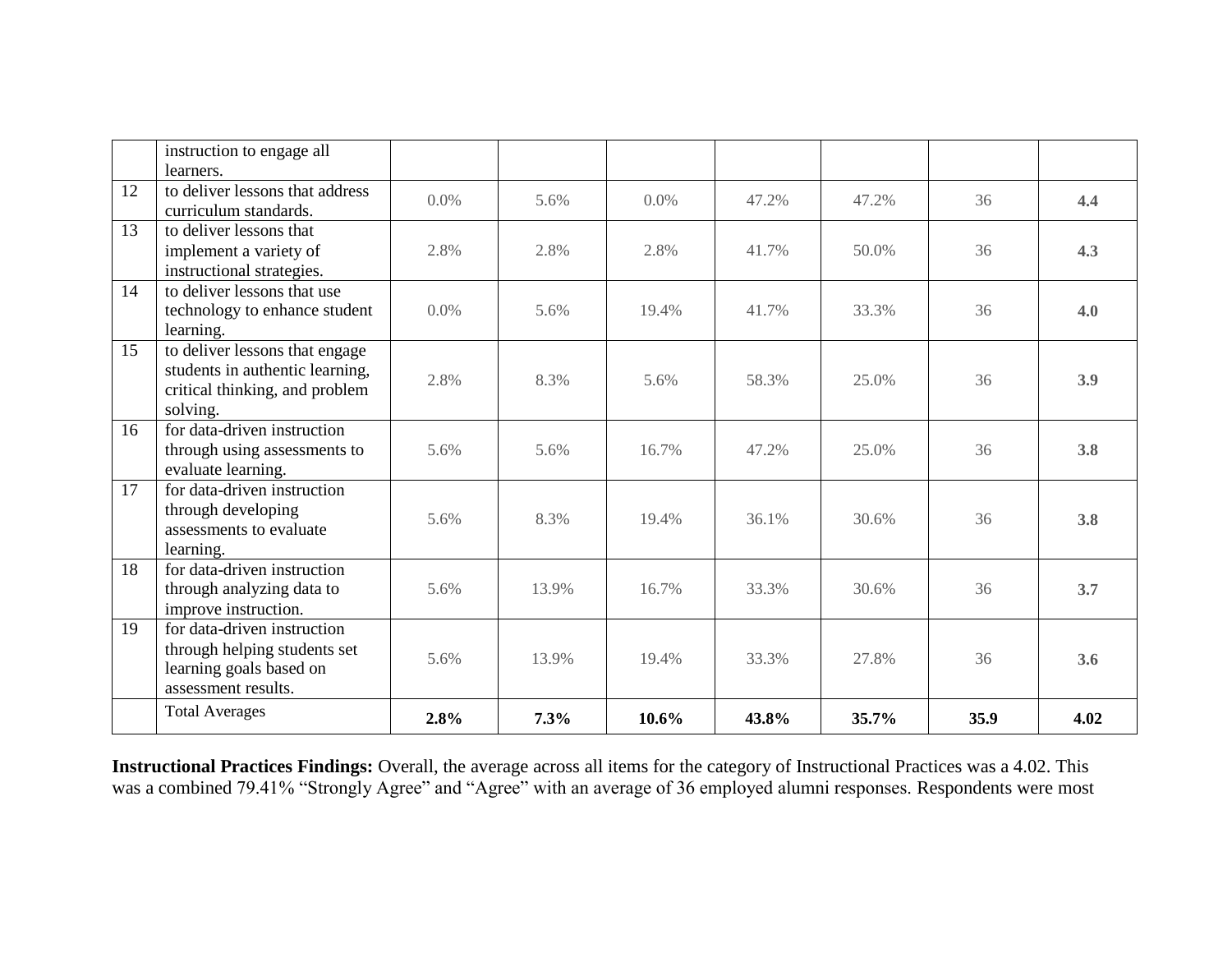confident with their preparation to plan and design lesson across content areas (item 10), plan for differentiation (item 11), liver lesson across standards (item 12), deliver lessons using multiple strategies (item 13) and with technology (item 14). They show a little less than average confidence in delivering lessons that engage students in authentic learning, critical thinking, and problem solving (item 15). Where they show the least confidence in their preparation, and an area that we have identified as an area of weakness, is datadriven instruction (items 16-19). It is not until later in the program when they create their Impact Study that they are introduced to this practice. In their constructed responses, they ask for data-drive decision-making, instruction, and assessment to be integrated throughout earlier courses in the programs and not just the last year. These are all suggestions that have been included in the creation of the new undergraduate programs and are in discussion to be integrated in the post-baccalaureate programs.

| Professional Responsibility (InTASC Standards 9 and 10)<br>Prompt: "Because of my UMW-COE preparation in my current position I was prepared to" |                                                                                |                      |          |                                  |       |                   |           |                                 |
|-------------------------------------------------------------------------------------------------------------------------------------------------|--------------------------------------------------------------------------------|----------------------|----------|----------------------------------|-------|-------------------|-----------|---------------------------------|
| Q#                                                                                                                                              | Stem                                                                           | Strongly<br>Disagree | Disagree | Neither<br>Agree Nor<br>Disagree | Agree | Strongly<br>Agree | Responses | <b>Average</b><br><b>Values</b> |
| 20                                                                                                                                              | communicate effectively with<br>families.                                      | 2.8%                 | 13.9%    | 30.6%                            | 36.1% | 16.7%             | 36        | 3.5                             |
| 21                                                                                                                                              | communicate effectively with<br>staff/colleagues.                              | 2.8%                 | 2.8%     | 8.3%                             | 41.7% | 44.4%             | 36        | 4.2                             |
| 22                                                                                                                                              | determine areas of professional<br>growth using analysis of<br>student data.   | 2.8%                 | 11.1%    | 19.4%                            | 36.1% | 30.6%             | 36        | 3.8                             |
| 23                                                                                                                                              | determine areas of professional<br>growth using reflection on my<br>practices. | 0.0%                 | $0.0\%$  | 8.3%                             | 44.4% | 47.2%             | 36        | 4.4                             |
| 24                                                                                                                                              | support student learning by<br>collaborating with families.                    | 5.6%                 | 13.9%    | 27.8%                            | 41.7% | 11.1%             | 36        | 3.4                             |
| 25                                                                                                                                              | support student learning by<br>collaborating with<br>staff/colleagues.         | 2.8%                 | $0.0\%$  | 16.7%                            | 38.9% | 41.7%             | 36        | 4.2                             |
| 27                                                                                                                                              | participate in professional<br>organizations.                                  | 2.8%                 | 8.3%     | 19.4%                            | 41.7% | 27.8%             | 36        | 3.8                             |